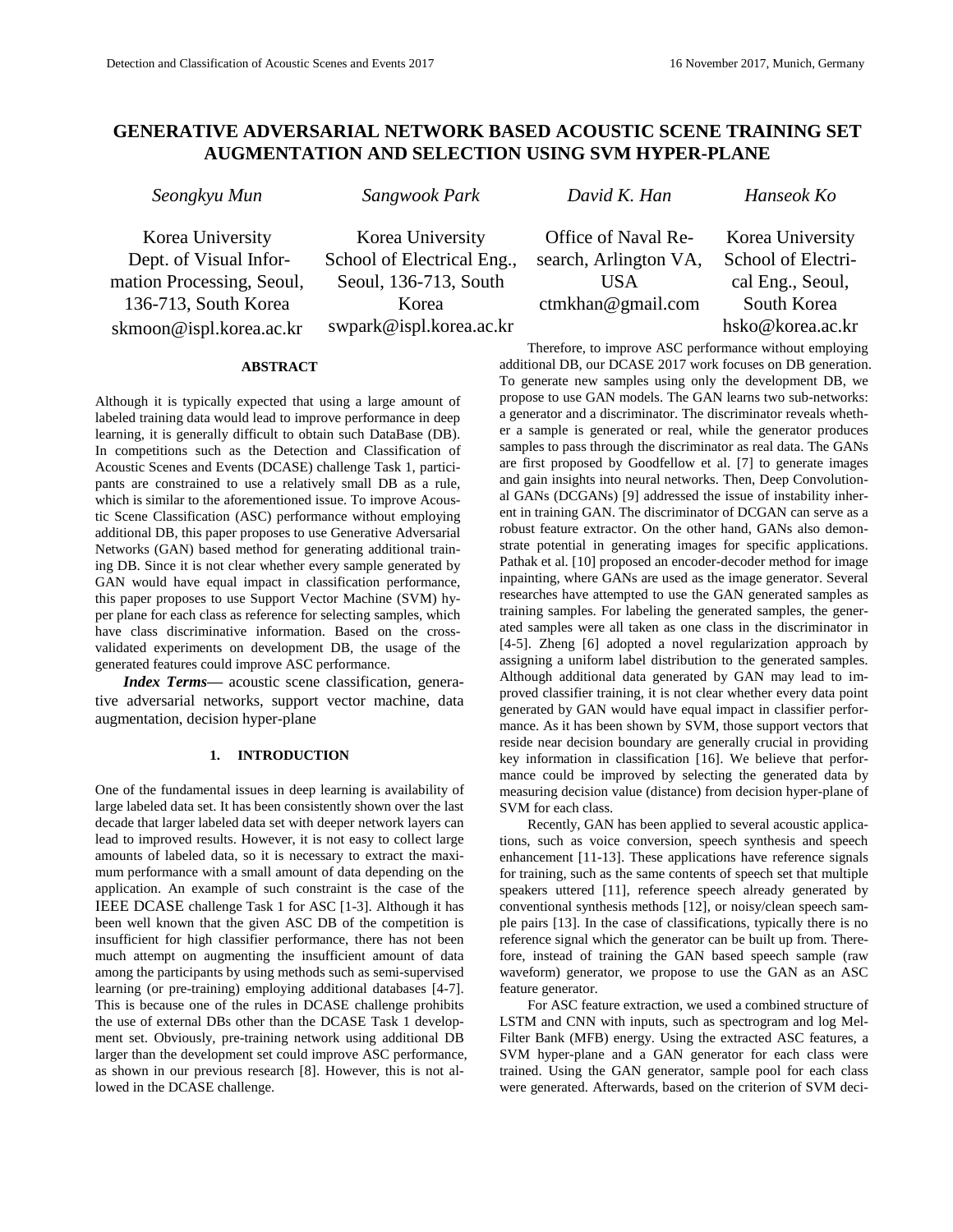sion value and the classification rate on the seen/unseen validation DB, feature sampling and new SVM training are conducted iteratively. We used the feature set configuration, which shows the highest performance on seen and unseen data, as the final training DB. More details will be covered in Section 2.2.

### **2. PROPOSED FRAMEWORK**

The process of the proposed GAN based framework is depicted in Figure 1. Following the development DB setup of the baseline system [14], we divided the development DB at 3: 1 ratio for training and validation. For validating the GAN generated samples, we divided the training part in half, Tr-A and Tr-B in Figure 1. The GAN based feature generation and selection were done individually for each class. Therefore, a total of 15 GANs were trained. After the feature samples were generated and selected by GAN and SVM, the augmented feature sets were used for training and validation with Fully Connected Neural Network (FCNN) and SVM for final classification. For improving performance, we conducted late fusion on SVM and FCNN results.



Figure 1: Block-diagram of the proposed framework

# **2.1. Mid-level ASC feature extraction**

For spectrogram or Mel filter-based feature input, various types of networks have been studied in DCASE 2016 [3]. Among the various approaches, we chose a structure of parallel combination of LSTM and CNN [1] to extract both sequential and local timefrequency associated information. Using the network in Figure 2, we could get the classification results directly for the development DB, but we extracted the mid-layer values of network as ASC feature for further processing. For more information on mid-level feature extraction, see [15] or [8] for the visual object classification or ASC. As mentioned in the introduction, due to difficulty of generating raw waveforms using GANs, we used the mid-layer values as ASC features to train GAN and generate 'fake' data.



Figure 2: The neural net structure for the feature extractor Figure 3: The iterative routine of the DB generation/selection

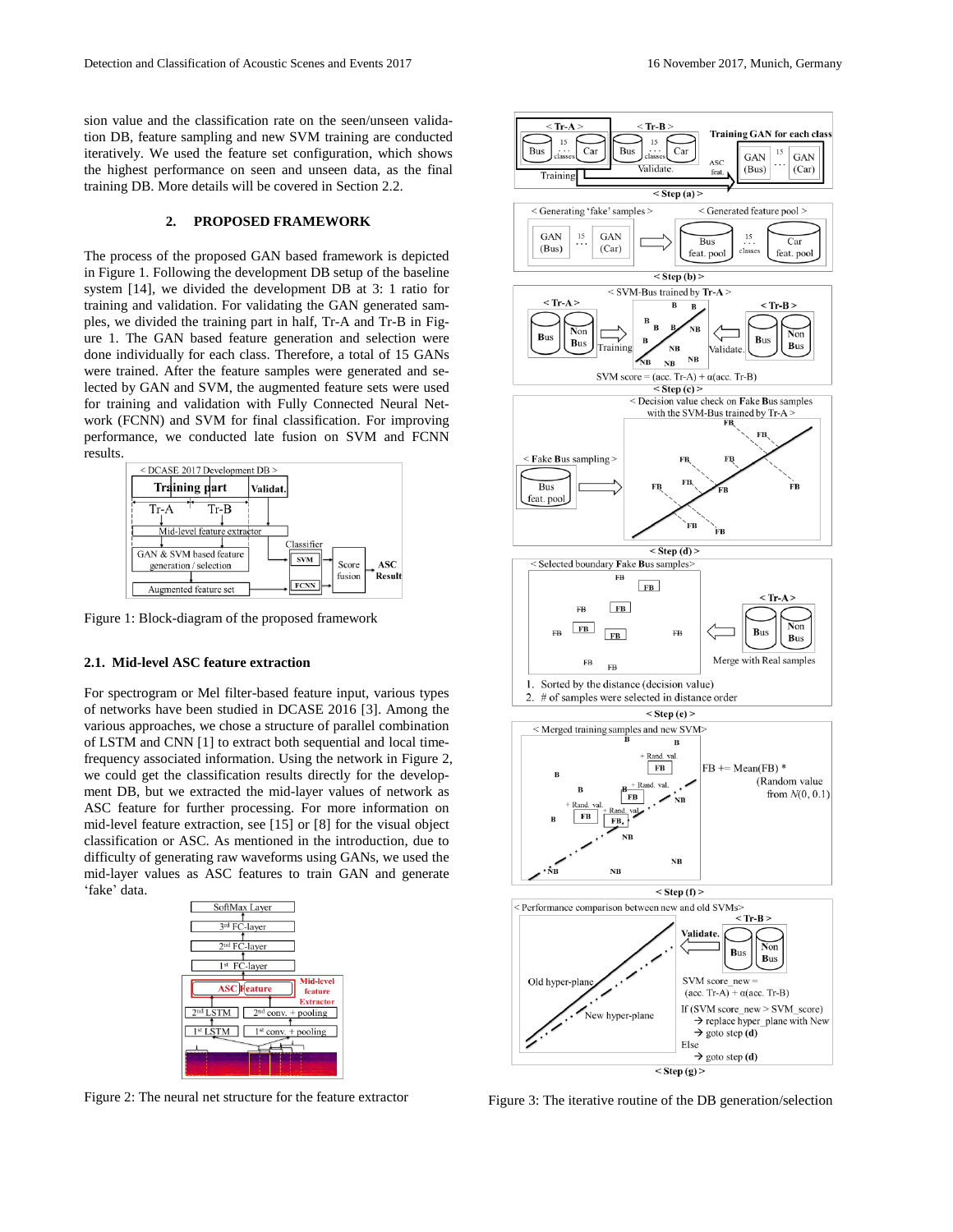## **2.2. Generative adversarial net based training feature set augmentation**

The process of the proposed GAN based feature generation and selection are depicted in Figure 3. As shown in step (a), a GAN for each class was trained using the part of the development set, which excludes the validation part for following steps. More details of GAN configuration will be covered in Section 3.2.

Using the trained GANs, we generated "fake" samples and organized the sample feature pools for each class as shown in step (b). Before using the generated samples, an SVM hyperplane for each class (target class vs. the others) was first determined from the real data set to establish a baseline performance. We chose the bus class as an example. Note that half of the training set was used for training and the other half was used for validating SVM performance. As shown in step (c), we checked classification performance of SVM with the sum of the training and validation set accuracy. Considering the SVM update in the next step, we added a weight  $(\alpha, \text{ which is bigger than 1})$  to the unseen data, i.e. validation accuracy.

In step (d), we subsampled 'fake bus' features from the generated bus feature pool and checked decision values on the SVM hyper-plane trained from Tr-A set. As shown in step (e), we sorted the fake samples by the distance order, and chose a preset number of the nearest samples. Additionally, we also included small number of samples near the hyper-plane that were classified as non-bus by handicapping their decision value. We then merged the near boundary fake samples with the real samples of Tr-A set. Step (f) shows the new SVM hyper-plane trained by the merged set. Before training the new SVM, we added random vectors, which are scaled to the magnitude of the samples, to reduce the sample bias of the generation using GAN. As was done in step (c), the classification performance of new SVM was checked with the sum of the training (Tr-A) and validation set (Tr-B) accuracy. If the accuracy score of the new SVM outperforms the previous SVM score, the reference SVM hyper-plane was replaced with the new one and the iteration continues again with the fake sample subsampling in the step (d). If not, the iteration proceeds to the step (d) without replacing the reference hyper-plane. All steps of subsampling, sorting, selecting, merging and performance checking are repeated until the iterative process reaches a preset number of rounds or the performance converged. Once the SVM performance is optimized, the associated support vectors of fake bus features were used for the augmented training set. The entire process is repeated with the Tr-B as the training set for GAN and SVM, and Tr-A as the validation set. As shown in Figure 4, the whole processes are repeated for each acoustic scene class. The amount of feature pool was approximately 50 times that of the training DB (Tr-A or Tr-B), and amount of selected features was a similar to the training DB. In other words, the amount of the final augmented DB was about twice that of the original DB.



Figure 4: Final augmented training set for 15 classes

# **3. EXPERIMENTAL SETTINGS AND RESULTS**

## **3.1. Input features and mid-level feature extractor configuration**

For generating input features, audio signals sampled at 22.05 kHz sampling frequency were divided into 23.2ms frames with 512-size Discrete Fourier Transform (DFT). MFB and DFT spectrogram features were used as the input of the ASC feature extractor individually. Following [2], we used left, right, average and difference of both channel audio inputs. Total 4-types of sources were grouped into one DB set. We followed most of the details in neural network of [1]. The specific network architecture of the mid-level feature extractor is depicted in Table 1.

| Table 1: The model specifications. (Batch size : 200 samples) |
|---------------------------------------------------------------|
|---------------------------------------------------------------|

|                       | MFB case                                                            | DFT case                              |  |  |  |  |
|-----------------------|---------------------------------------------------------------------|---------------------------------------|--|--|--|--|
|                       | Input feature length : $1$ [sec] / overlapping : 0.5 [sec]          |                                       |  |  |  |  |
| Input                 | $[40$ (feat.) x 42 (time-frame)]                                    | [256 (feat.) $x$ 42(time-frame)]]     |  |  |  |  |
| <b>LSTM</b>           | Hidden unit (300) / ReLU /<br>Hidden unit (400) / ReLU /            |                                       |  |  |  |  |
| #1 & 2                | Dropout $(0.2)$<br>Dropout $(0.2)$                                  |                                       |  |  |  |  |
|                       | $4 \times 4$ (stride 1) / 10 filters /                              | $16 \times 8$ (stride 1) / 10 filters |  |  |  |  |
| Conv. $#1$            | ReLU / Dropout (0.2)                                                | /ReLU / Dropout (0.2)                 |  |  |  |  |
|                       | 2 x 2 max-pooling                                                   | $2 \times 2$ max-pooling              |  |  |  |  |
|                       | $4 \times 4$ (stride 2) / 4 filters /                               | $8 \times 4$ (stride 2) / 4 filters   |  |  |  |  |
| Conv. $#2$            | ReLU / Dropout (0.2)                                                | /ReLU / Dropout (0.2)                 |  |  |  |  |
|                       | $2 \times 2$ max-pooling                                            | $2 \times 2$ max-pooling              |  |  |  |  |
| Mid-layer for         | Hidden unit (800) / FCNN layer consists of                          |                                       |  |  |  |  |
| <b>ASC</b> feat.      | two hidden layers with 400 ReLU units for each                      |                                       |  |  |  |  |
| <b>FCNN</b><br>$#1-3$ | Hidden unit $(300)$ / Final Soft-Max layer $(15)$ / Dropout $(0.2)$ |                                       |  |  |  |  |

#### **3.2. Generative adversarial network configuration**

As mentioned in the introduction, various types of GANs have been widely researched. In this work, we do not focus on investigating more sophisticated sample generation methods. Instead, we use a basic GAN model [7, 9] to generate samples from the training data and show that these samples help to improve discriminative learning for the unseen validation data. In the GAN for 2-D images, the convolutional layer of DCGAN is generally used [4-6, 9] for 2-D matrix, but in this work, we used FCNN to process the feature vector (800 x 1 [dim.]) for simplicity. In order to help convergence of the discriminator, we added the normalized mean feature vector of the each class along with the random value as a GAN input. The specific network architecture of the GAN is depicted in Figure 5.



Figure 5: The neural network structure of GAN for each class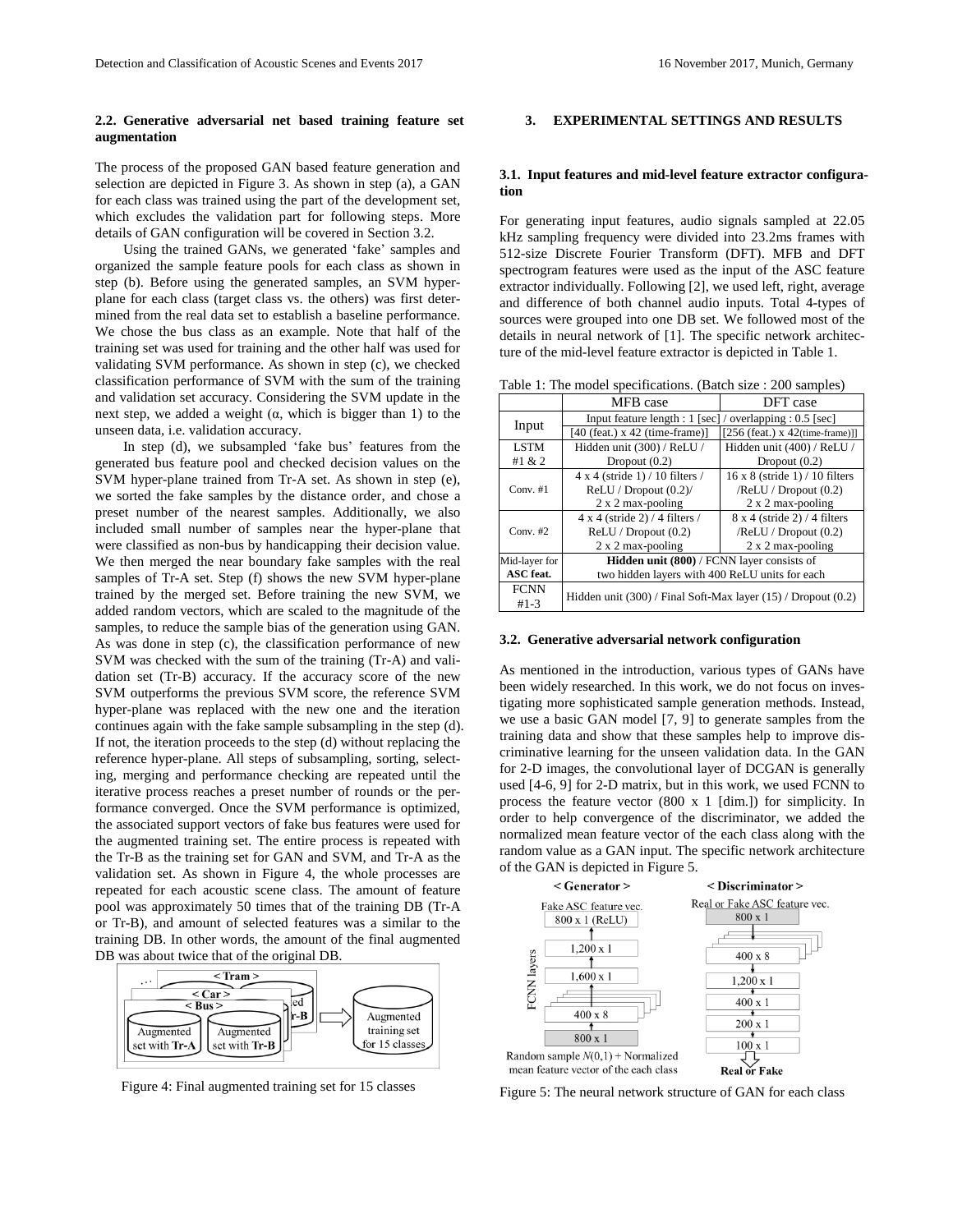# **3.3. Classifier and late fusion**

To assess the performance of the proposed DB augmentation, we conducted a number of experiments on the original DCASE 2017 development set and the augmented DB set, which consists of original samples and selected fake samples. As shown in the lower part of the Figure 1, SVM and FCNN were used as classifiers for the ASC feature inputs. The FCNN consists of 3-hidden layers with 300 hidden nodes and the SVM with a radial basis function kernel were used. For late fusion on the multiple classifier, we used linear logistic regression [2,17] on classification scores of DFT features with SVM and FCNN, and MFB features with SVM and FCNN in both cases of original and augmented DB.  $(8 = 2 \times 2 \times 2 = [feat. types] \times [classification types] \times [DB types])$ 

### **3.4. Results**

We compared the average ASC accuracies over all scenes for the SVM and FCNN classifiers trained by the original DB and the augmented DB expended by the proposed framework. The filebased (10 [sec]) classification results are given in Table 2. For evaluation, the average waveforms on stereo audio input were used. Table 3 shows the class-wise classification accuracy on the fusion cases. As shown in Table 2, the proposed framework with the augmented DB set achieved higher accuracy than other cases. This can be interpreted that the proposed augmented DB set could infer properties of unseen DB and usage of the generated features could generalize or improve ASC performance. As given in Table 3, although the performances of the all classes were not improved by the proposed method, but the overall average accuracy outperformed the conventional approaches.

Table 2: Comparing the performance of the conventional and the proposed method (average accuracy on 4-fold validation)

| Avg.               | with original<br>development set |  |      |      |                                    | with augmented set |            |
|--------------------|----------------------------------|--|------|------|------------------------------------|--------------------|------------|
| acc.               | DFT-                             |  |      |      | MFB- DFT- MFB- DFT- MFB- DFT- MFB- |                    |            |
| $\lceil 96 \rceil$ |                                  |  |      |      | FCNN FCNN SVM SVM FCNN FCNN SVM    |                    | <b>SVM</b> |
|                    | 75.4                             |  | 78.2 | 79.3 | 83.2                               | 83.7               | 85.6       |

Table 3: The class-wise accuracy comparison on the dev. set

|            | <b>Baseline</b> | Fusion w/o        | Fusion on |
|------------|-----------------|-------------------|-----------|
| Acc. $[%]$ | $[14]$          | augmented DB case | all cases |
| Beach      | 75.3            | 70.9              | 71.8      |
|            |                 |                   |           |
| Bus        | 71.8            | 82.1              | 87.2      |
| Café       | 57.7            | 71.8              | 87.2      |
| Car        | 97.1            | 89.0              | 88.5      |
| City       | 90.7            | 85.6              | 98.7      |
| Forest     | 79.5            | 97.3              | 94.9      |
| Groce.     | 58.7            | 83.3              | 79.5      |
| Home       | 68.6            | 76.0              | 89.7      |
| Lib.       | 57.1            | 82.0              | 96.2      |
| Metro      | 91.7            | 90.7              | 84.6      |
| Office     | 99.7            | 95.1              | 96.2      |
| Park       | 70.2            | 69.9              | 71.8      |
| Resid.     | 64.1            | 71.8              | 87.2      |
| Train      | 58.0            | 71.8              | 82.1      |
| Tram       | 81.7            | 84.6              | 91.0      |
| Avg.       | 74.8            | 81.5              | 87.1      |

# **3.5. Submissions**

The experiments shown in the Table 2-3 were conducted with the default setting of the DCASE 2017 development (4-fold cross validation). However, in order to reflect more information of the development set for the challenge submission, we conducted the additional ASC feature generation based on the various DB configurations, such as 2-fold, 3-fold and 8-fold frameworks. In particular, additional DB augmentation processing was conducted on similar class pairs, such as train/tram, home/library and park/residential area. We will analyze a quantitative relationship between DB configuration and performance for the future research, after ground truth of the evaluation DB is published.

### **4. CONCLUSION AND FUTUREWORK**

In order to improve ASC performance, this paper proposed a framework to generate feature samples using GANs. The novel method of using SVM hyper-plane to select features for performance improvement was proposed. Based on the experimental result of DCASE 2017 development set, we confirmed that the usage of the generated features could improve ASC performance. GAN and Variational Auto Encoders (VAEs) have shown impressive performance improvements in some studies, but it is still difficult to generate suitable training samples without bias. In order to alleviate the issue, we used an iterative method with added random values in the generated samples to mitigate the issue of sample bias and over fitting. Nevertheless, further statistical considerations and additional quantitative experiments are needed for generalization of training from GAN generated samples.

# **5. ACKNOWLEDGMENT**

This subject is supported by Korea Ministry of Environment (MOE) as "Public Technology Program based on Environmental Policy".

### **6. REFERENCES**

- [1] S. Bae, I. Choi and N. Kim, "Acoustic scene classification using parallel combination of LSTM and CNN", Proceedings of the Detection and Classification of Acoustic Scenes and Events 2016 Workshop (DCASE2016), 2016.
- [2] H. E. Zadeh, et. al., "CP-JKU Submissions for DCASE-2016: a hybrid approach using binaural i-vectors and deep convolutional neural networks", IEEE AASP Challenge on DCASE 2016 technical reports, 2016.
- [3] http://www.cs.tut.fi/sgn/arg/dcase2016/task-results-acousticscene-classification
- [4] A. Odena, "Semi-supervised learning with generative adversarial networks", arXiv:1606.01583, 2016.
- [5] T. Salimans, I. Goodfellow, W. Zaremba, V. Cheung, A. Radford, and X. Chen, "Improved techniques for training gans", In proc. NIPS 2016, pp. 2234-2242, 2016.